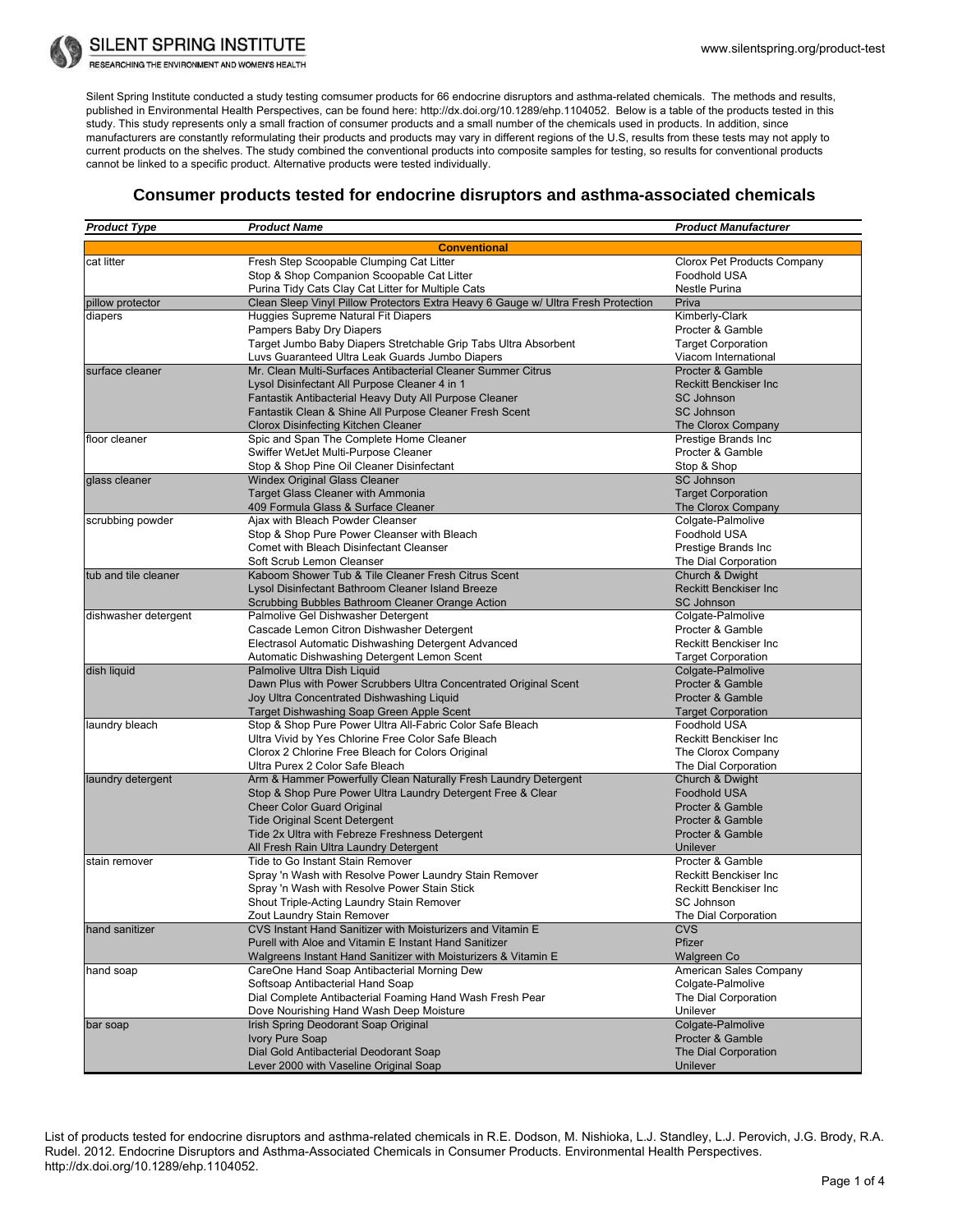

RESEARCHING THE ENVIRONMENT AND WOMEN'S HEALTH

| <b>Product Type</b>  | <b>Product Name</b>                                                                         | <b>Product Manufacturer</b>                                |
|----------------------|---------------------------------------------------------------------------------------------|------------------------------------------------------------|
|                      | <b>Conventional</b>                                                                         |                                                            |
| body lotion          | CVS Total Moisture Dry Skin Lotion                                                          | <b>CVS</b>                                                 |
|                      | Johnson's Baby Lotion                                                                       | Johnson & Johnson                                          |
|                      | Jergens Ultra Healing Extra Dry Skin Moisturizer                                            | Kao Brands Company                                         |
|                      | Lubriderm Advanced Therapy Moisturizing Lotion for Extra Dry Skin                           | Pfizer                                                     |
|                      | Vaseline Intensive Care Total Moisture Dry Skin Lotion                                      | Unilever                                                   |
| shampoo              | <b>CVS Pro Vitamin Shampoo</b>                                                              | <b>CVS</b>                                                 |
|                      | L'Oreal Paris New Vive Pro Style & Body Infusing Shampoo                                    | <b>L'Oreal USA</b>                                         |
|                      | Pantene Pro-V Always Smooth Shampoo and Conditioner                                         | Procter & Gamble                                           |
|                      | Pert Plus Shampoo plus Conditioner Medium                                                   | Procter & Gamble                                           |
|                      | Dove Beautifully Clean Shampoo for Normal Hair                                              | Unilever                                                   |
| conditioner          | CVS Pro Vitamin Conditioner Silky, Shiny & Smooth                                           | <b>CVS</b>                                                 |
|                      | L'Oreal Paris New Vive Pro Color Vive Conditioner                                           | L'Oreal USA                                                |
|                      | Pantene Pro-V Sheer Volume Conditioner                                                      | Procter & Gamble                                           |
|                      | Dove Moisturizing Conditioner for Dry or Damaged Hair                                       | Unilever                                                   |
| shaving cream        | CVS Moisturizing Shave Gel with Aloe Vera & Vitamin E                                       | <b>CVS</b>                                                 |
|                      | Gillette Satin Care Alluring Avocado Shave Gel                                              | Procter & Gamble                                           |
|                      | Skintimate Signature Scents Moisturizing Shave Gel Raspberry Rain                           | <b>SC Johnson</b>                                          |
|                      | Skintimate Skin Therapy Moisturizing Shave Gel Lotionized Vitamin E Baby Soft               | <b>SC Johnson</b>                                          |
| face lotion          | CVS Dry Skin Cream                                                                          | <b>CVS</b>                                                 |
|                      | Estee Lauder DayWear Plus Multi-Protection Anti-Oxidant Cream                               | Estee Lauder                                               |
|                      | Estee Lauder Idealist Pore Minimizing Skin Refinisher                                       | <b>Estee Lauder</b>                                        |
|                      | Aveeno Positively Radiant Daily Moisturizer SPF 15                                          | Johnson & Johnson                                          |
|                      | L'Oreal Paris RevitaLift UV Daily Moisturizing Cream with Sunscreen SPF 15                  | L'Oreal USA                                                |
|                      | Neutrogena Healthy Skin Face Lotion SPF 15                                                  | Neutrogena Corporation                                     |
| facial cleanser      | CareOne Daily Renewal Cleanser with Gentle Microbeads                                       | American Sales Company                                     |
|                      | Estee Lauder Soft Clean Moisture Rich Foaming Cleanser                                      | <b>Estee Lauder</b>                                        |
|                      | Estee Lauder Soft Clean Silky Hydrating Lotion                                              | <b>Estee Lauder</b><br><b>L'Oreal USA</b>                  |
|                      | L'Oreal Paris Hydrafresh Cleanser Foaming Cream Normal to Dry                               |                                                            |
|                      | Neutrogena Pore Refining Cleanser<br>Olay Hydrate & Cleanse Antioxidant Lathering Face Wash | Neutrogena Corporation<br>Procter & Gamble                 |
|                      | Dove Beauty Moisture Foaming Facial Cleanser                                                | Unilever                                                   |
| toothpaste           | Colgate Total Clean Mint Anticavity Fluoride and Antigingivitis Toothpaste                  | Colgate-Palmolive                                          |
|                      | Aquafresh Extreme Clean Whitening Mint Experience Fluoride Toothpaste                       | GlaxoSmithKline                                            |
|                      | <b>Crest Cavity Protection Fluoride Anticavity Toothpaste</b>                               | Procter & Gamble                                           |
| deodorant            | Arrid XX Regular Solid Antiperspirant Deodorant                                             | Church & Dwight                                            |
|                      | Lady Speed Stick 24/7 Cool Breeze Antiperspirant Deodorant                                  | Colgate-Palmolive                                          |
|                      | Secret Powder Fresh Antiperspirant/Deodorant                                                | Procter & Gamble                                           |
|                      | Dove Original Clean Invisible Solid Anti-Perspirant Deodorant                               | Unilever                                                   |
| foundation           | Estee Lauder Individualist Natural Finish Makeup Futurist Foundation                        | <b>Estee Lauder</b>                                        |
|                      | Estee Lauder Individualist Natural Finish Makeup Individualist Foundation                   | Estee Lauder                                               |
|                      | Estee Lauder Individualist Natural Finish Makeup Resilience Lift Foundation                 | Estee Lauder                                               |
|                      | L'Oreal Paris Bare Naturale Foundation                                                      | L'Oreal USA                                                |
|                      | <b>Covergirl TruBlend Pressed Powder</b>                                                    | Procter & Gamble                                           |
|                      | Revlon ColorStay Makeup Normal/Dry Skin Foundation                                          | Revion                                                     |
| lipstick             | L'Oreal Paris Hip Brilliant Shine Lip Gloss                                                 | L'Oreal USA                                                |
|                      | Covergirl TruShine Lilac Shine                                                              | Procter & Gamble                                           |
|                      | Revlon ColorStay Overtime Lipcolor                                                          | Revion                                                     |
|                      | <b>Revlon Lipstick</b>                                                                      | Revlon                                                     |
| mascara              | L'Oreal Paris Panoramic Curl Extreme Curl & Separating Mascara                              | L'Oreal USA                                                |
|                      | Covergirl Professional Super Thick Lash Mascara                                             | Procter & Gamble                                           |
|                      | Revlon Fabulash Mascara                                                                     | Revlon                                                     |
| shower curtain-vinyl | Target Home Heavyweight Vinyl Stall-size Shower Liner                                       | <b>Target Corporation</b>                                  |
|                      | Target Home Vinyl Shower Liner<br><b>AmorAll Original Protectant Wipes</b>                  | <b>Target Corporation</b><br>Amor All/STP Products Company |
| car interior cleaner | ArmorAll Original Protectant                                                                | Amor All/STP Products Company                              |
| car air freshener    | Little Trees Air Freshener Royal Pine                                                       | Car-Freshner                                               |
|                      | Little Trees Air Freshener Vanillaroma                                                      | Car-Freshner                                               |
| dryer sheet          | Arm & Hammer Fresh 'n Soft Fabric Softener Sheets                                           | Church & Dwight                                            |
|                      | Stop & Shop Pure Softness Clean Fresh Scent Dryer Sheets                                    | Foodhold USA                                               |
|                      | Bounce Outdoor Fresh Scent Dryer Sheets                                                     | Procter & Gamble                                           |
|                      | Downy April Fresh Dryer Sheets                                                              | Procter & Gamble                                           |
|                      | Snuggle Blue Sparkle Dryer Sheets                                                           | Unilever                                                   |
| carpet cleaner       | Scotchgard Oxy Spot & Stain Remover for Carpets                                             | 3M                                                         |
|                      | Resolve High Traffic Foam                                                                   | <b>Reckitt Benckiser Inc.</b>                              |
|                      | Resolve Multi-Fabric Cleaner                                                                | <b>Reckitt Benckiser Inc.</b>                              |
|                      | Resolve Steam Concentrate Carpet Cleaner                                                    | <b>Reckitt Benckiser Inc.</b>                              |
|                      | <b>Glade Clean Linen</b>                                                                    | <b>SC Johnson</b>                                          |
|                      | Spot Shot Instant Carpet Stain Remover                                                      | <b>WD-40 Company</b>                                       |

List of products tested for endocrine disruptors and asthma-related chemicals in R.E. Dodson, M. Nishioka, L.J. Standley, L.J. Perovich, J.G. Brody, R.A. Rudel. 2012. Endocrine Disruptors and Asthma-Associated Chemicals in Consumer Products. Environmental Health Perspectives. [http://dx.doi.org/10.1289/ehp.1104052.](http://dx.doi.org/10.1289/ehp.1104052)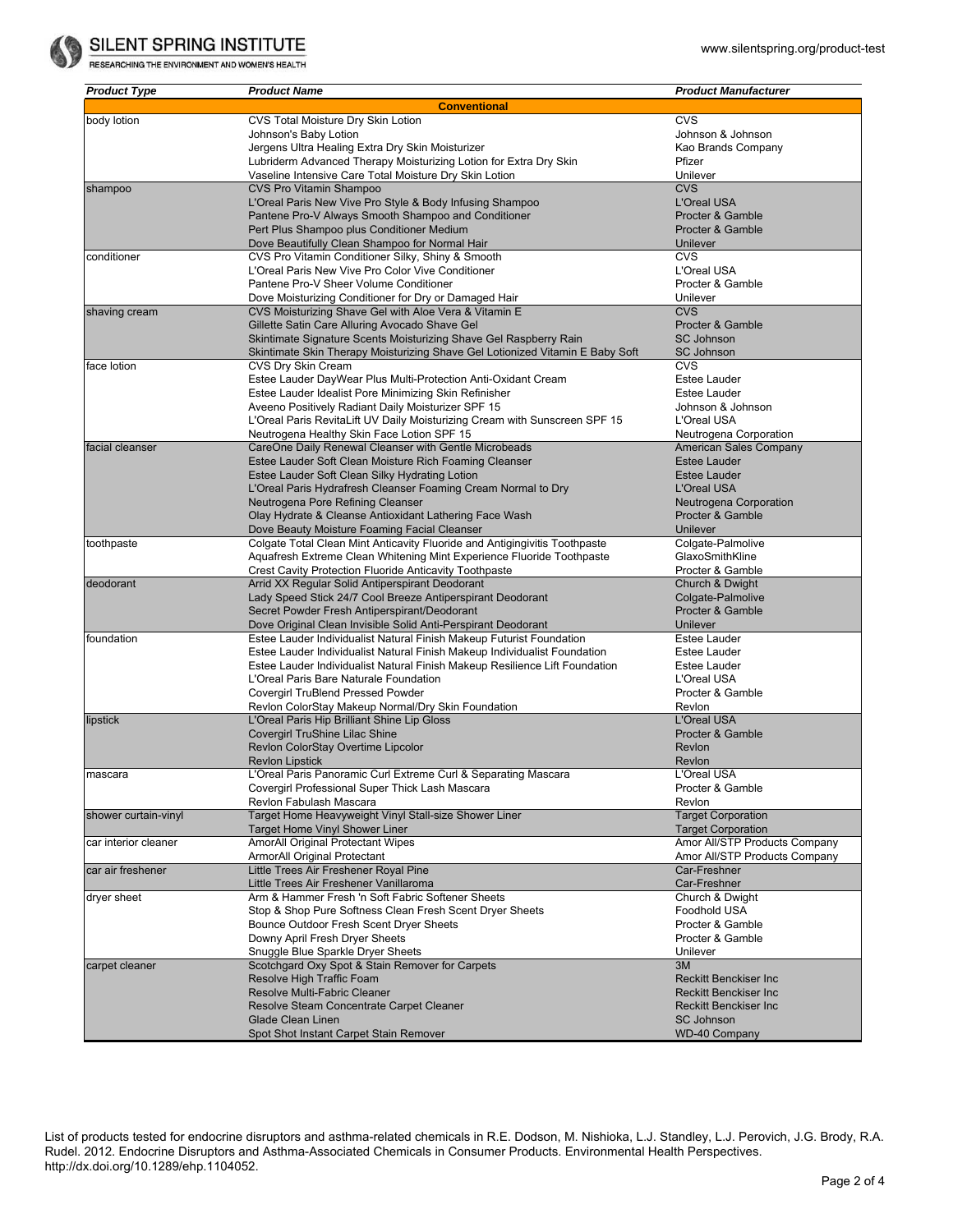

RESEARCHING THE ENVIRONMENT AND WOMEN'S HEALTH

| <b>Product Type</b>   | <b>Product Name</b>                                                             | <b>Product Manufacturer</b>        |  |  |
|-----------------------|---------------------------------------------------------------------------------|------------------------------------|--|--|
| <b>Conventional</b>   |                                                                                 |                                    |  |  |
| fabric refresher      | Stop & Shop Pure Power Fabric Refresher Extra Strength                          | Foodhold USA                       |  |  |
|                       | Febreze Fabric Refresher Antimicrobial                                          | Procter & Gamble                   |  |  |
| air freshener         | Air Wick Soothing Jasmine & Kiwi Scented Oil Refill                             | <b>Reckitt Benckiser Inc.</b>      |  |  |
|                       | Lysol Neutra Air Sanitizing Spray                                               | <b>Reckitt Benckiser Inc.</b>      |  |  |
|                       | Glade Air Infusions Refreshing Spring Spray                                     | <b>SC Johnson</b>                  |  |  |
|                       | Renuzit White Peony Solid Deodorizer                                            | The Dial Corporation               |  |  |
|                       | Glade PlugIns Scented Oil Refill                                                | <b>SC Johnson</b>                  |  |  |
| polish/wax            | Fuller Mop & Shine                                                              | Fuller Brush Company (CPAC)        |  |  |
|                       | Mop & Glo Floor Shine Cleaner                                                   | <b>Reckitt Benckiser Inc.</b>      |  |  |
|                       | Old English Lemon Oil                                                           | <b>Reckitt Benckiser Inc.</b>      |  |  |
|                       | <b>Endust Dusting and Cleaning Spray</b>                                        | Sara Lee Household & Body Care USA |  |  |
|                       | Armstrong Concentrated Floor Cleaner Citrus Fresh                               | SC Johnson                         |  |  |
|                       | Future Restore Your Floor! Premium Floor Finish                                 | SC Johnson                         |  |  |
|                       | Pledge Furniture Polish Extra Moisture                                          | SC Johnson                         |  |  |
| toilet bowl cleaner   | Lysol Cling Gel Toilet Bowl Cleaner                                             | <b>Reckitt Benckiser Inc.</b>      |  |  |
|                       | Vanish Drop-ins Stain Repel with Borax Automatic Toilet Bowl Cleaner            | <b>SC Johnson</b>                  |  |  |
| wet mop               | Stop & Shop Pure Power Wet Cleaning Cloths                                      | Foodhold USA                       |  |  |
|                       | Swiffer Sweeper Refill Fresh Citrus                                             | Procter & Gamble                   |  |  |
|                       | Pledge Multi Surface Floor Wet Wipes                                            | SC Johnson                         |  |  |
|                       | Clorox ReadyMop Absorbent Mopping Pads                                          | The Clorox Company                 |  |  |
| hair spray/mousse/gel | L'Oreal Paris New Studio Head Lock Mega Gel                                     | <b>L'Oreal USA</b>                 |  |  |
|                       | Finesse Self Adjusting Extra Hold Hairspray                                     | Lornamead                          |  |  |
|                       | Herbal Essences Set Me Up Mousse Extra Hold                                     | Procter & Gamble                   |  |  |
|                       | Herbal Essences Totally Twisted Curl Scrunching Gel                             | Procter & Gamble                   |  |  |
|                       | Fresh Fragrance Aqua Net Professional Hair Spray Extra Super Hold               | Unilever                           |  |  |
| fragrance/perfume     | CK One Eau de Toilette                                                          | <b>Calvin Klein Cosmetics</b>      |  |  |
|                       | Glow by JLo Eau de Toilette Natural Spray                                       | Coty                               |  |  |
|                       | Jovan White Musk Cologne Concentrate Spray                                      | Coty                               |  |  |
|                       | Estee Lauder Beautiful Eau de Parfum Spray                                      | Estee Lauder                       |  |  |
| body wash             | CVS Deep Moisturizing Body Wash for Dry Skin                                    | <b>CVS</b>                         |  |  |
|                       | Johnson's Head-to-Toe Baby Wash                                                 | Johnson & Johnson                  |  |  |
|                       | Olay Body Ultra Moisture with Shea Butter Body Wash                             | Procter & Gamble                   |  |  |
|                       | Caress Glowing Touch Silkening Body Wash                                        | Unilever                           |  |  |
|                       | Dove Deep Moisture Beauty Body Wash                                             | Unilever                           |  |  |
| nail polish           | Sally Hansen No Chip 10 Day Nail Color                                          | Coty                               |  |  |
|                       | Sally Hansen Ultimate Shield Fortifying Base & Top Coat                         | Coty                               |  |  |
|                       | Covergirl Boundless Color Nail Polish                                           | Procter & Gamble                   |  |  |
|                       | Revlon Nail Enamel                                                              | Revlon                             |  |  |
| sunscreen             | CVS SPF 30 Sunblock UVA/UVB Waterproof Lotion                                   | <b>CVS</b>                         |  |  |
|                       | Aveeno Continuous Protection Sunblock Lotion Face SPF 30                        | Johnson & Johnson                  |  |  |
|                       | Coppertone Ultraguard Sunscreen Lotion 30 SPF                                   | Merck & Co                         |  |  |
|                       | Banana Boat Sport Ultra Mist UVA & UVB Protection SPF 30 Continuous Clear Spray | Sun Pharmaceuticals Corp           |  |  |

| <b>Alternative</b>   |                                                                        |                             |  |  |
|----------------------|------------------------------------------------------------------------|-----------------------------|--|--|
| cat litter           | Here's the Scoop! Natural Unscented Clay Clumping Litter               | Healthy Pet Foods, Inc.     |  |  |
| pillow protector     | CleanAir Allergy Relief Bedding Stretch Terry Zippered Pillow Encasing | CleanAir                    |  |  |
| diapers              | <b>Chlorine Free Diapers</b>                                           | Seventh Generation          |  |  |
| surface cleaner      | Free & Clear Natural All Purpose Cleaner                               | Seventh Generation          |  |  |
| floor cleaner        | Floor Kleener Laminate and Hardwood Floor Cleaner                      | Earth Friendly Products     |  |  |
| glass cleaner        | Free & Clear Natural Glass & Surface Cleaner                           | <b>Seventh Generation</b>   |  |  |
| scrubbing powder     | Polishing Cleanser No Chlorine, Perfume or Dye                         | Bon Ami                     |  |  |
| tub and tile cleaner | Tub & Tile                                                             | Naturally Its Clean         |  |  |
| dishwasher detergent | Free & Clear Automatic Dishwashing Detergent                           | Seventh Generation          |  |  |
| dish liquid          | Free & Clear Natural Dish Liquid                                       | Seventh Generation          |  |  |
| laundry bleach       | Non Chlorine Ecological Laundry Bleach                                 | Ecover                      |  |  |
| laundry detergent    | Free & Clear Natural Laundry Detergent                                 | Seventh Generation          |  |  |
| stain remover        | <b>Ecological Stain Remover</b>                                        | Ecover                      |  |  |
| hand sanitizer       | EO Hand Sanitizer Unscented with Organic Jojoba Oil                    | <b>EO Products</b>          |  |  |
| hand soap            | Hypoallergenic Hand Soap with Aloe Vera Fresh Citrus Scent             | Sun & Earth                 |  |  |
| bar soap             | Natural Moisturizing Body Bar Unscented                                | Tom's of Maine              |  |  |
| body lotion          | Unscented All Over Lotion                                              | Hugo                        |  |  |
| shampoo              | Blue Camomile Hydrating Shampoo Normal Hair                            | <b>Aubrey Organics</b>      |  |  |
| conditioner          | White Camellia Ultra-Smoothing Conditioner for Dry Hair                | Aubrey Organics             |  |  |
| shaving cream        | Kiss My Face Moisture Shave Fragrance Free                             | Kiss My Face                |  |  |
| face lotion          | Weightless Daycream Unscented Chamomile/Aloe Vera                      | <b>Collective Wellbeing</b> |  |  |
| facial cleanser      | Green Tea & Ginkgo Facial Cleansing Lotion Normal Skin                 | <b>Aubrey Organics</b>      |  |  |
| toothpaste           | Power Smile All-Natural Whitening Coq10 Tooth Gel                      | Jason Natural Products      |  |  |
| deodorant            | Natural Long-lasting Deodorant Stick Aluminum-Free Unscented           | Tom's of Maine              |  |  |
| foundation           | Pressed Base Foundation                                                | <b>Mineral Fusion</b>       |  |  |
| lipstick             | Trend Sensitiv Lipstick No.17 With organic Jojoba & organic Almond     | Lavera NaturKosmetic        |  |  |

List of products tested for endocrine disruptors and asthma-related chemicals in R.E. Dodson, M. Nishioka, L.J. Standley, L.J. Perovich, J.G. Brody, R.A. Rudel. 2012. Endocrine Disruptors and Asthma-Associated Chemicals in Consumer Products. Environmental Health Perspectives. [http://dx.doi.org/10.1289/ehp.1104052.](http://dx.doi.org/10.1289/ehp.1104052)